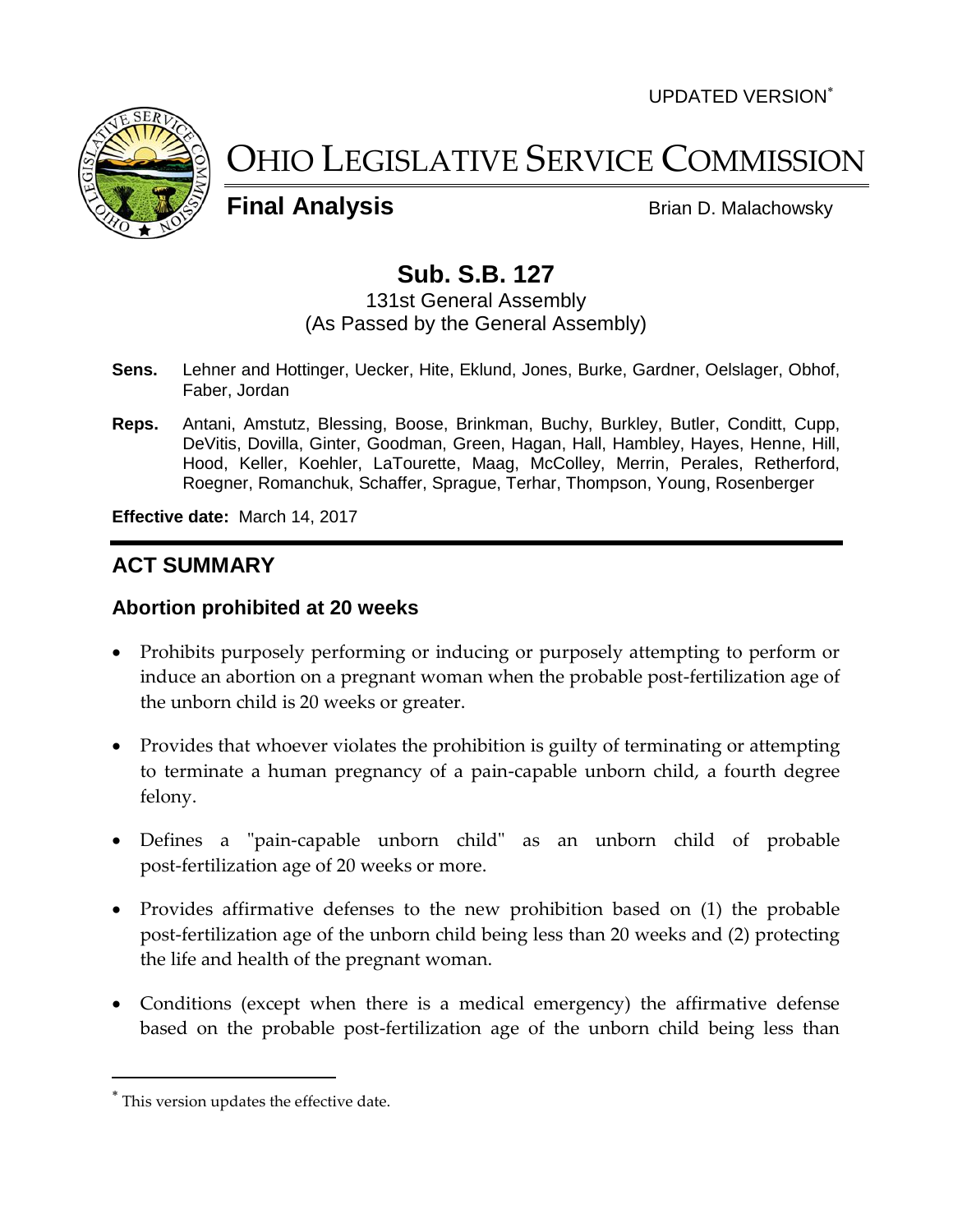20 weeks on the treating physician, or another physician on which the treating physician relies, making a determination regarding the unborn child's probable post-fertilization age.

- Requires the physician to certify in writing, based on the results of tests performed, that in reasonable medical judgment the unborn child's probable post-fertilization age is less than 20 weeks.
- Conditions (except when there is a medical emergency) the affirmative defense based on protecting the life or health of the pregnant woman on all of the following:

--The treating physician and a different physician, not professionally related to the treating physician, certifies in writing that in reasonable medical judgment the abortion is necessary for the life or health of the pregnant woman.

--The treating physician terminates or attempts to terminate the pregnancy in a manner that provides the best opportunity for the child to survive unless the physician determines in reasonable medical judgment that termination in that manner poses a greater health risk or risk of death to the pregnant woman than another method.

--The treating physician certifies in writing the available methods or techniques considered and the reasons for choosing the method or technique employed.

--The abortion is performed or induced or attempted in a facility with appropriate neonatal services for premature infants.

--The treating physician arranges for another physician to be present to provide immediate medical care and take other reasonable steps to preserve the unborn child's life and health upon expulsion or extraction.

- Requires the State Medical Board to revoke a physician's license to practice medicine if the physician violates the provisions governing abortions of pain-capable children.
- Imposes civil liability on a physician who performs or induces or attempts to perform or induce an abortion of a pain-capable unborn child, conditioned on the physician having actual knowledge that the affirmative defenses do not apply or with heedless indifference as to whether they apply.

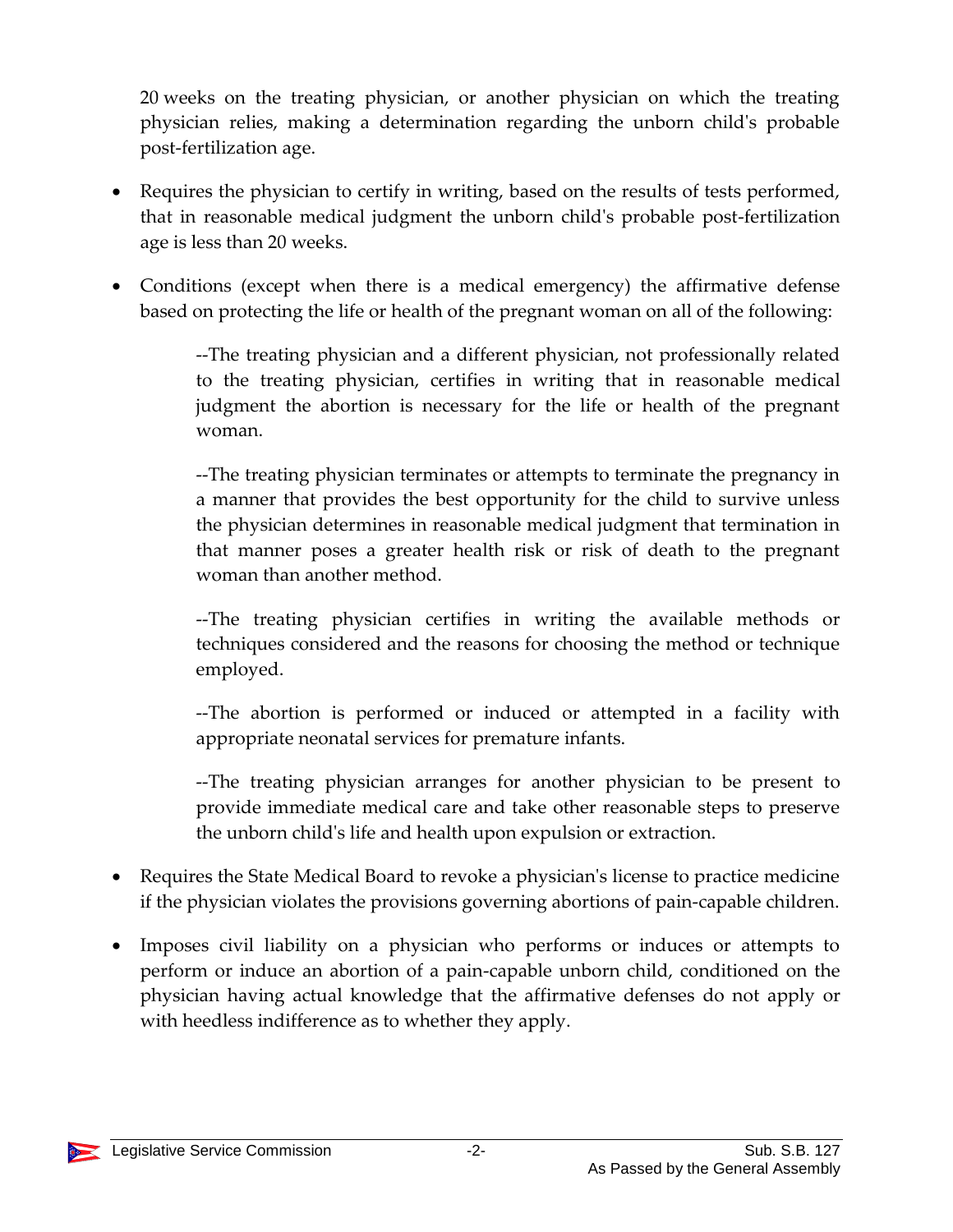Permits courts in such civil actions to award injunctive or other appropriate equitable relief, as well as compensatory damages, punitive and exemplary damages, and reasonable attorney's fees and court costs.

## **Abortion prohibited without testing**

- Prohibits, except in a medical emergency, an abortion after the unborn child reaches the probable post-fertilization age of 20 weeks unless the physician determines prior to the abortion, in the physician's reasonable medical judgment the unborn child's probable post-fertilization age.
- Requires the physician to make the determination after making inquiries with the pregnant woman and performing medical examinations or tests the physician considers necessary as a reasonably prudent physician, knowledgeable about the case and medical conditions involved, would consider necessary to make the determination.
- Requires the physician to enter the determination and associated findings of the medical examination and tests in the pregnant woman's medical record.
- Requires the State Medical Board to suspend for a period of not less than six months a physician's license to practice medicine if the physician violates the provisions governing probable post-fertilization age testing.

## **Abortion reporting requirements**

- Requires a physician who performs or induces or attempts to perform or induce an abortion to submit a report with specified information to the Department of Health within 15 days after the woman is discharged and provides for court enforcement, including punishment for contempt of court, if the physician fails to submit a timely report.
- Provides that if a physician fails to comply with the reporting requirements, the physician is subject to disciplinary action by the State Medical Board.
- Prohibits a person from falsifying any required report and provides that whoever does so is guilty of pain-capable unborn child abortion report falsification, a misdemeanor of the first degree.
- Requires the Department of Health to annually issue a public report that provides statistics from compiled reports for the previous calendar year that include the information physicians must certify in writing or determine under the act's requirements.

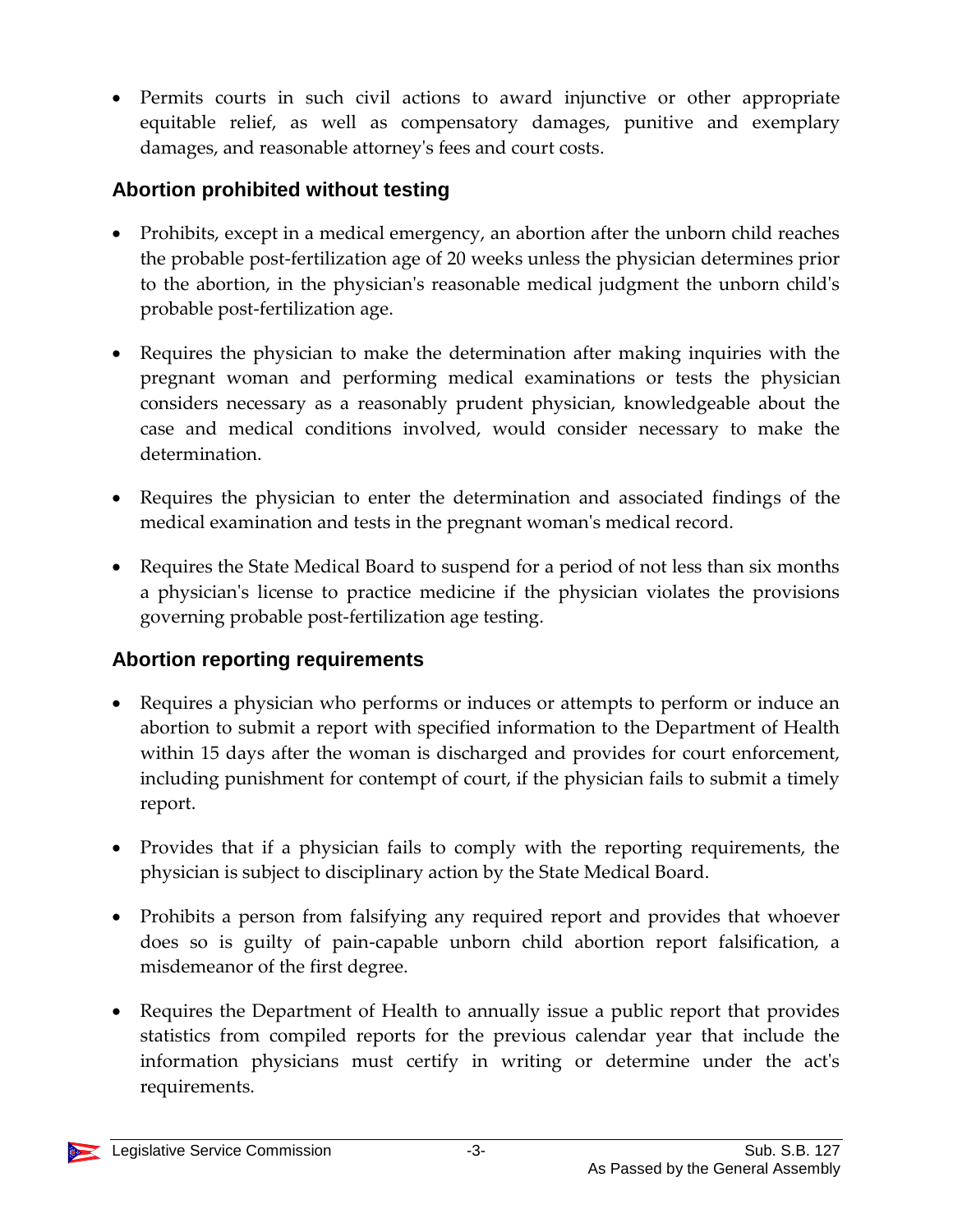- Requires that the Department's annual report provide the statistics for each previous calendar year in which a report was filed, adjusted to reflect any additional information that a physician provides to the Department.
- Requires the Department to ensure that none of the information included in the annual report could reasonably lead to the identification of any pregnant woman upon whom an abortion is performed.
- Requires the Department to adopt rules to assist in compliance with the act's reporting requirements by June 12, 2017.

### **Litigation fund**

- Creates the Ohio Pain-capable Unborn Child Protection Act Litigation Fund in the state treasury, to pay for any costs and expenses incurred by the Attorney General in relation to actions surrounding the defense of the act's provisions.
- Provides that the fund is to consist of appropriations, donations, gifts, or grants.

#### **Savings provisions**

- Provides that the act's provisions do not repeal or limit any other provision of law restricting or regulating abortion by a particular method or during a particular stage of pregnancy, nor do other provisions satisfy or limit the act's requirements or prohibitions.
- Provides that the act's provisions are severable, should any of them be subject of a restraining order or injunction regarding their application.

## **TABLE OF CONTENTS**

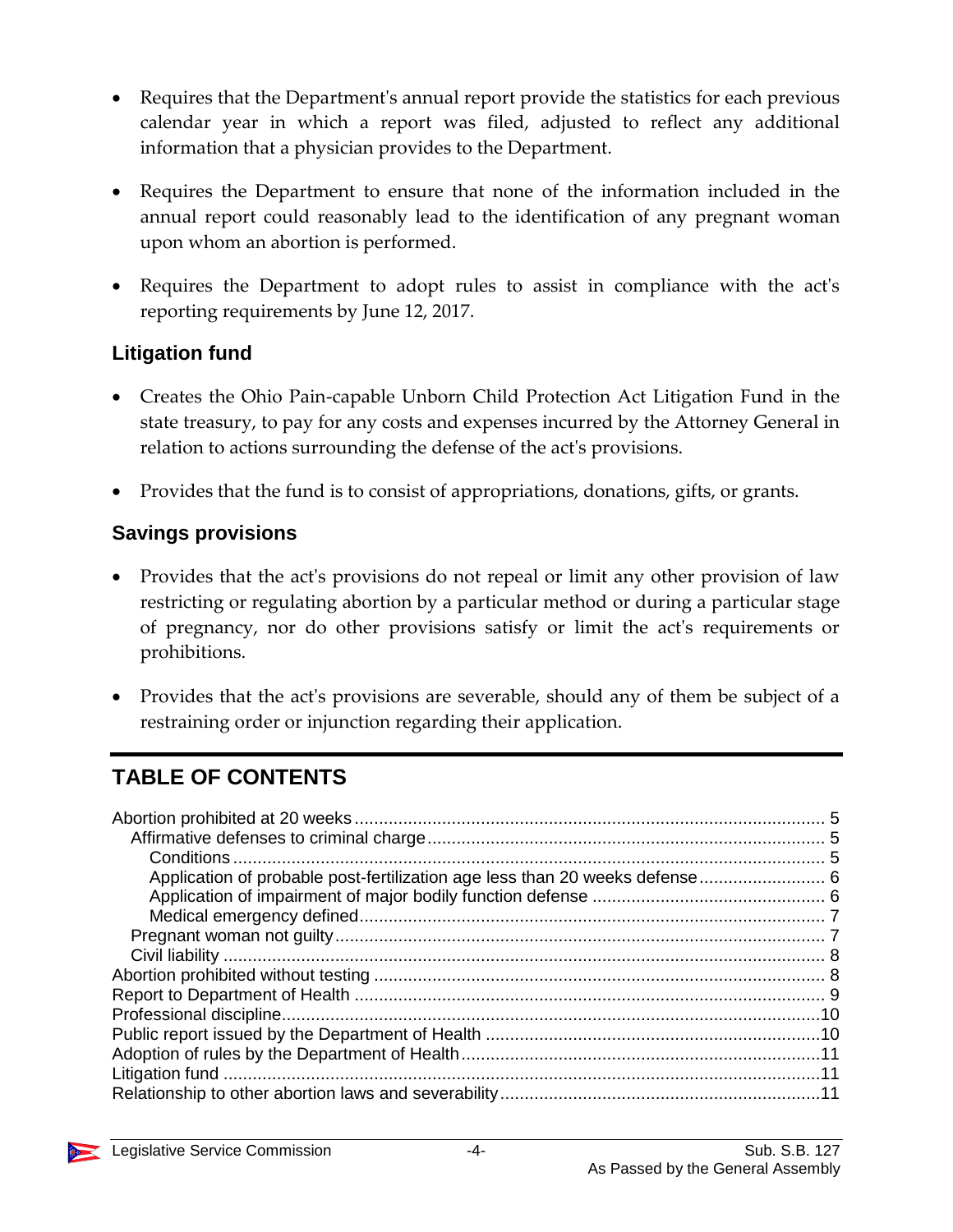## **CONTENT AND OPERATION**

#### <span id="page-4-0"></span>**Abortion prohibited at 20 weeks**

The act generally prohibits a person from purposely performing or inducing, or purposely attempting to perform or induce, an abortion on a pregnant woman when the probable post-fertilization age of the unborn child is 20 weeks or greater. Whoever violates this prohibition is guilty of terminating or attempting to terminate a human pregnancy of a pain-capable unborn child, a felony of the fourth degree.<sup>1</sup> Additionally, the State Medical Board must revoke the medical license of a physician who violates this prohibition.<sup>2</sup>

"Probable post-fertilization age" means, in reasonable medical judgment and with reasonable probability, the age of the unborn child, as calculated from fertilization, at the time the abortion is performed or induced or attempted to be performed or induced. "Post-fertilization age" means the age of the unborn child as calculated from the fusion of a human spermatozoon with a human ovum. "Unborn child" means an individual organism of the species homo sapiens from fertilization to live birth. "Paincapable unborn child" means an unborn child of a probable post-fertilization age of 20 weeks or more. "Reasonable medical judgment" means medical judgment that would be made by a reasonably prudent physician, knowledgeable about the case and the treatment possibilities with respect to the medical conditions involved.<sup>3</sup>

#### <span id="page-4-1"></span>**Affirmative defenses to criminal charge**

#### **Conditions**

<span id="page-4-2"></span>The act establishes affirmative defenses to the above prohibition. The defenses will require the physician to show that, in his or her reasonable medical judgment and based on the facts known at the time, the physician determined either:

> • The unborn child's probable post-fertilization age was less than 20 weeks; or

 $1$  R.C. 2919.201(A) and (E).

 $2$  R.C. 2919.201(F).

<sup>3</sup> R.C. 2919.20.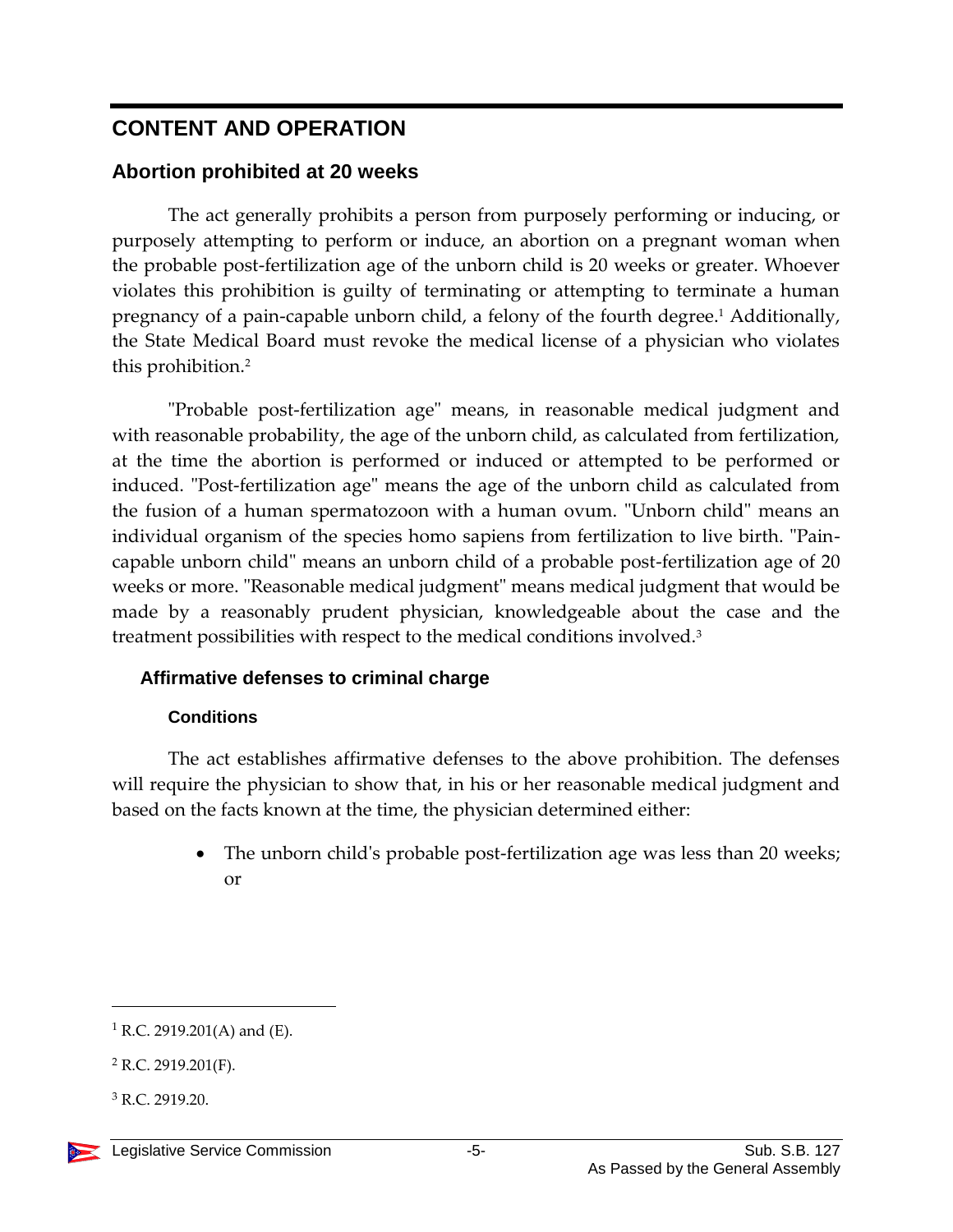The abortion was *necessary* to prevent the death or serious risk of the substantial and irreversible impairment of a major bodily function of the pregnant woman.<sup>4</sup>

The act defines "serious risk of the substantial and irreversible impairment of a major bodily function" as any medically diagnosed condition that so complicates the pregnancy as to directly or indirectly cause the substantial and irreversible impairment of a major bodily function. The conditions include pre-eclampsia, inevitable abortion, and premature rupture of the membranes. It excludes a condition related to her mental health<sup>5</sup>

No abortion is considered necessary, if based on (1) a claim or diagnosis that the pregnant woman will engage in conduct that would result in her death or a substantial and irreversible impairment of a major bodily function or (2) any reason related to her mental health.<sup>6</sup>

#### **Application of probable post-fertilization age less than 20 weeks defense**

<span id="page-5-0"></span>Except when prevented by a medical emergency, the physician must either determine the unborn child's probable post-fertilization age, or rely on another physician's determination of the age, in order to use the affirmative defense that the probable post-fertilization age of the unborn child was less than 20 weeks. The physician must certify in writing, based on test results, that in the physician's reasonable medical judgment the post-fertilization age is less than 20 weeks.<sup>7</sup>

#### **Application of impairment of major bodily function defense**

<span id="page-5-1"></span>Additionally, the act requires the physician, unless prevented by a medical emergency, to do all of the following in order to use this defense:

(1) Certify in writing that, in the physician's reasonable medical judgment, based on the facts known to the physician at that time, the abortion is necessary to prevent the pregnant woman's death or a serious risk of substantial and irreversible impairment of a major bodily function;

(2) Have a different, not professionally related physician certify in writing that, in that different physician's reasonable medical judgment, based on the facts known to

 $5$  R.C. 2919.20(H).

 $4$  R.C. 2919.201(B)(1).

 $6$  R.C. 2919.201(B)(2).

 $7$  R.C. 2919.201(C).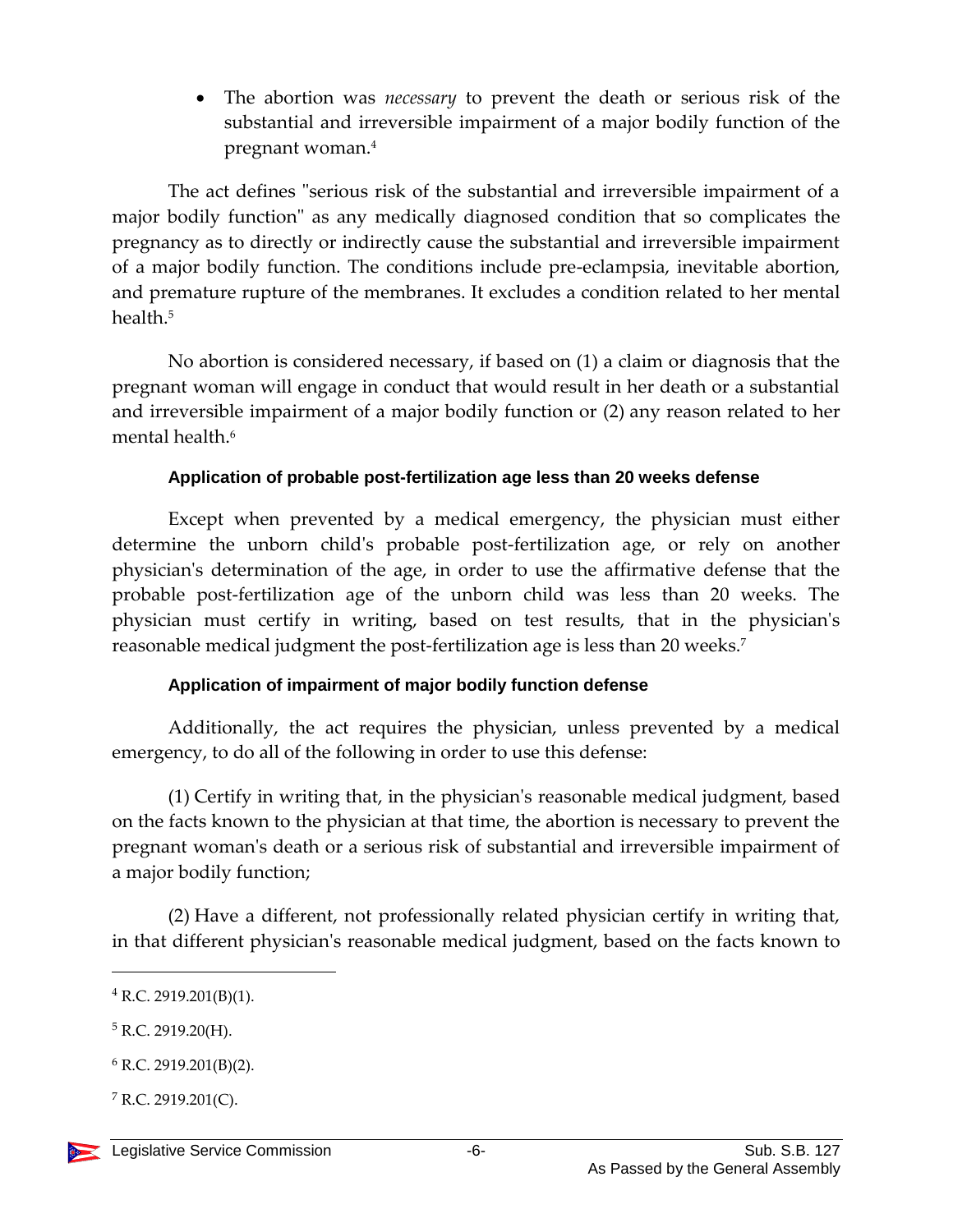that different physician at that time, the abortion was necessary to prevent the pregnant woman's death or a serious risk of substantial and irreversible impairment of a major bodily function;

(3) Purposely perform or induce or purposely attempt to perform or induce the abortion in a hospital or other health care facility that has appropriate neonatal services for premature infants;

(4) Terminate or attempt to terminate the pregnancy in the manner that provides the best opportunity for the unborn child to survive, unless the physician determines, in the physician's reasonable medical judgment, based on the facts known to that physician at that time, that the termination of the pregnancy in that manner poses a greater risk of the death or the substantial and irreversible impairment of a major bodily function than would other available methods of abortion;

(5) Certify in writing the available method or techniques considered and the reasons for choosing the method or technique employed; and

(6) Arrange for the attendance in the same room in which the abortion is to be performed or induced or attempted to be performed or induced at least one other physician who is to take control of, provide immediate medical care for, and take all reasonable steps necessary to preserve the life and health of the unborn child immediately upon the child's complete expulsion or extraction from the pregnant woman.<sup>8</sup>

#### **Medical emergency defined**

<span id="page-6-0"></span>"Medical emergency" means a condition that in the physician's reasonable medical judgment, based on the facts known to the physician at that time, so complicates the woman's pregnancy as to necessitate the immediate performance or inducement of an abortion in order to prevent the death of the pregnant woman or to avoid a serious risk of the substantial and irreversible impairment of a major bodily function of the pregnant woman that delay in the performance or inducement of the abortion would create.<sup>9</sup>

#### <span id="page-6-1"></span>**Pregnant woman not guilty**

The act provides that a pregnant woman on whom an abortion is purposely performed or induced or purposely attempted to be performed or induced in violation

<sup>8</sup> R.C 2919.201(D).

 $9$  R.C. 2919.20(B).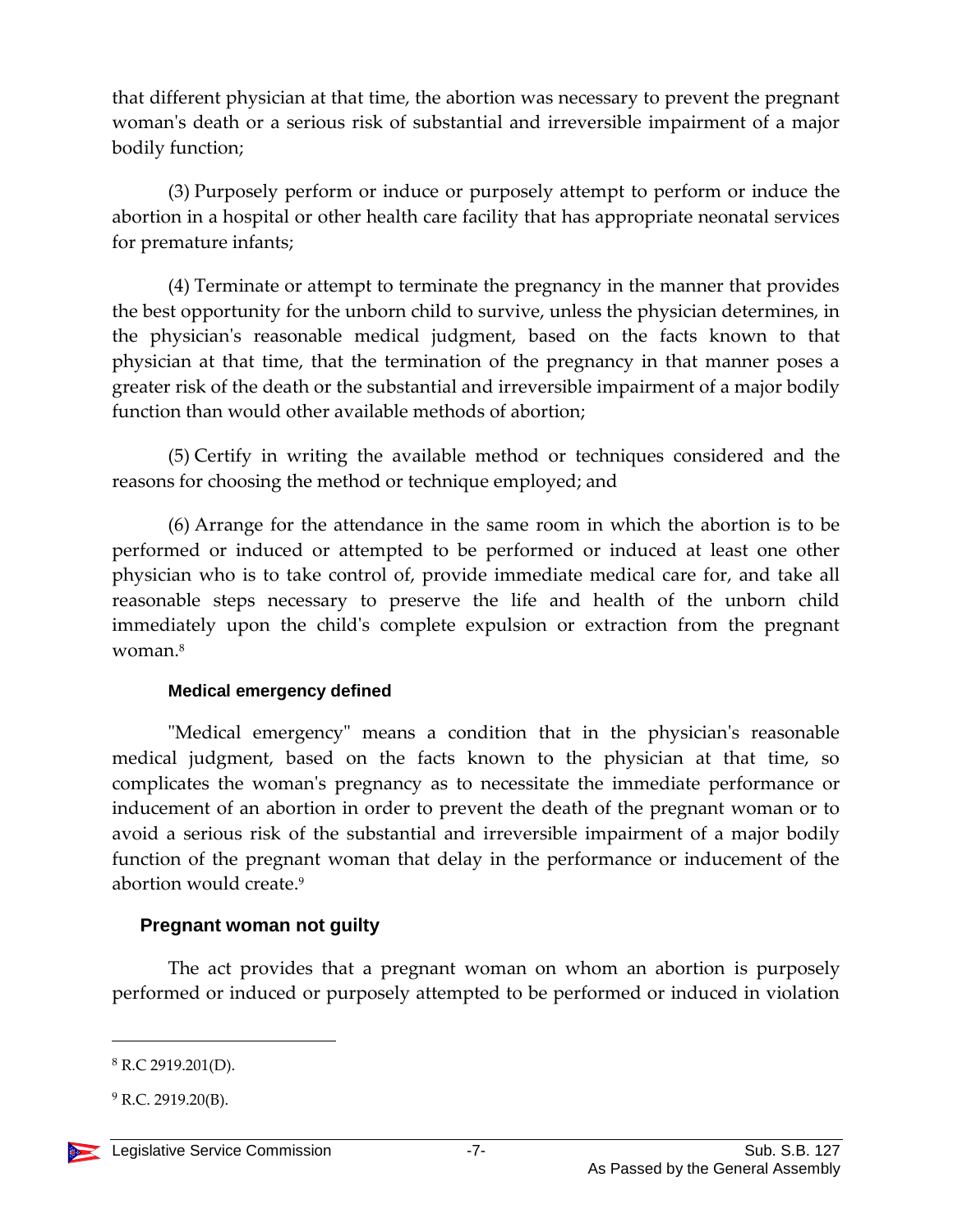of the prohibition described above in "**Abortion prohibited at 20 weeks**" is not guilty of violating that prohibition or of attempting to commit, conspiring to commit, or complicity in committing that prohibition.<sup>10</sup>

#### <span id="page-7-0"></span>**Civil liability**

The act provides that any physician who purposely performs or induces, or purposely attempts to perform or induce an abortion with actual knowledge that the act's affirmative defenses (see "**Affirmative defenses to criminal charge**," above) do not apply, or with heedless indifference to whether the affirmative defenses apply, is liable in a civil action for compensatory and exemplary damages and reasonable attorney's fees to any person, or the representative of the estate of any person, who sustains injury, death, or loss to person or property as a result of the physician's actions. In the civil action, the court also may award any injunctive or other equitable relief that the court considers appropriate.<sup>11</sup> The act imposes a one-year limitation on these actions, commencing from the performance or inducement of the abortion or attempted performance or inducement of the abortion.<sup>12</sup>

Additionally, a woman upon whom an abortion is purposely performed or induced or purposely attempted to be performed or induced, or the father of the unborn child who was the subject of the abortion, may sue for compensatory damages, punitive or exemplary damages (if authorized under Ohio law governing a request for such damages in a tort action), and court costs and reasonable attorney's fees against the physician who is civilly liable as described above. If the court renders judgment for the defendant and finds the action to be frivolous conduct, and that the defendant was adversely affected by the frivolous conduct, it must award the defendant reasonable attorney's fees. "Frivolous conduct" includes, for example, conduct in a civil action that serves to merely harass or maliciously injure another party to the action or consists of allegations or other factual contention that have no evidentiary support.<sup>13</sup>

#### <span id="page-7-1"></span>**Abortion prohibited without testing**

The act also creates the crime of failure to perform probable post-fertilization age testing. Unless prevented by a medical emergency, no physician may purposely perform or induce or purposely attempt to perform or induce an abortion on a pregnant woman after the unborn child reaches the probable post-fertilization age of 20 weeks

 $10$  R.C. 2919.201(H).

 $11$  R.C. 2919.201(G).

<sup>12</sup> R.C. 2305.11(B).

<sup>13</sup> R.C. 2307.54; R.C. 2315.21 and 2323.51, not in the act.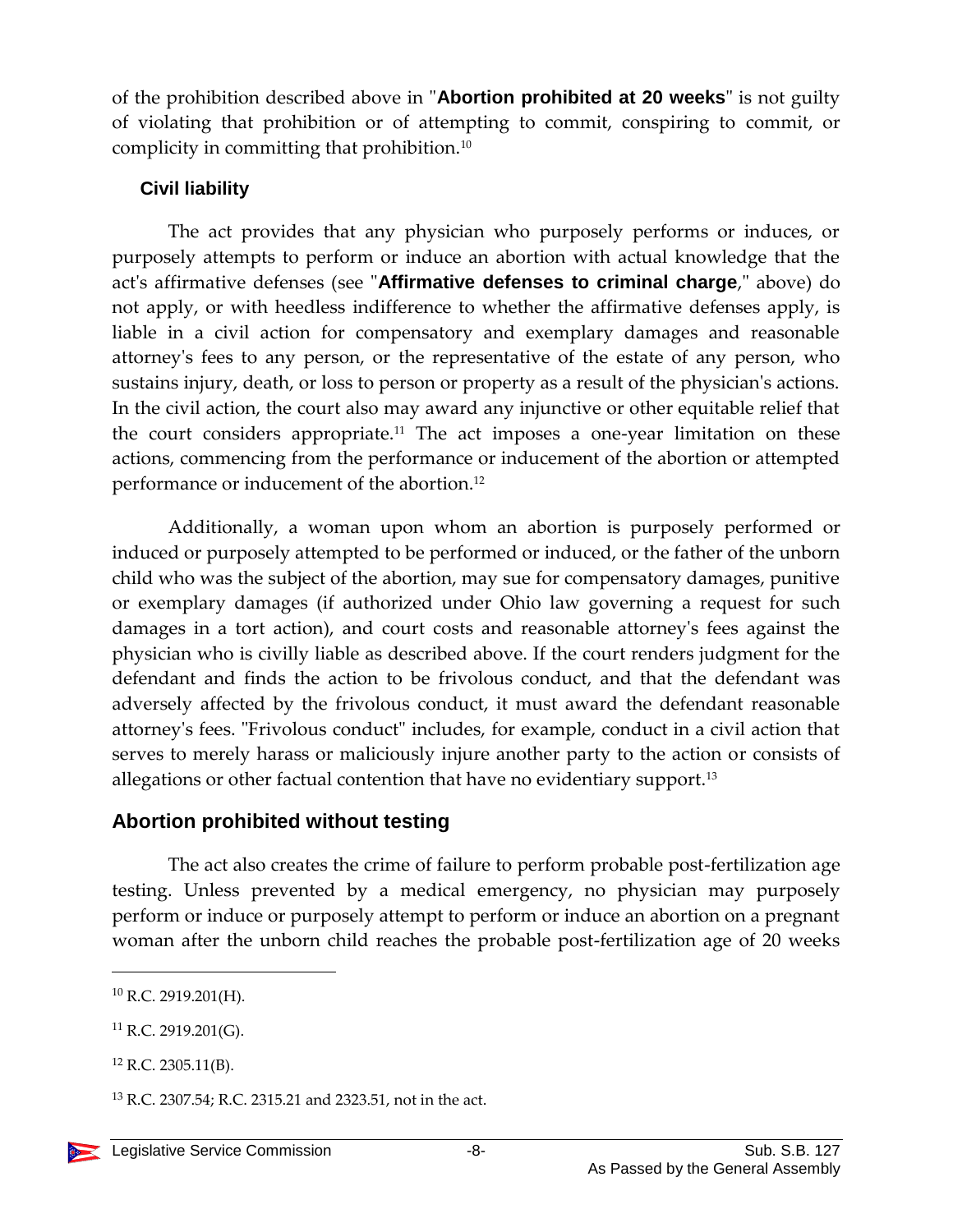without determining, in the physician's reasonable medical judgment, the unborn child's probable post-fertilization age. The physician's determination must be based on inquiries of the pregnant woman and any medical examinations or tests that the physician considers necessary as a reasonably prudent physician, knowledgeable about the case and medical conditions involved, would consider necessary to determine the probable post-fertilization age.<sup>14</sup>

A violation is a misdemeanor of the fourth degree.<sup>15</sup> The act also requires the State Medical Board to suspend a physician's license to practice medicine for a period of not less than six months for violating this prohibition.<sup>16</sup>

Unless a medical emergency prevented the testing, the physician must enter the determination made and the associated findings of the medical examination and tests in the medical record of the pregnant woman before the abortion.<sup>17</sup>

#### <span id="page-8-0"></span>**Report to Department of Health**

The act requires a physician who performs or induces or attempts to perform or induce an abortion on a pregnant woman to submit a report to the Department of Health in accordance with the forms, rules, and regulations adopted by the Department that includes all of the information the physician is required to certify in writing or determine under the act (see "**Abortion prohibited at 20 weeks"** and "**Abortion prohibited without testing**," above).<sup>18</sup>

The physician must submit the report to the Department within 15 days after the woman is discharged. If the physician fails to submit the report more than 30 days after the 15-day deadline, the physician is subject to a late fee of \$500 for each additional 30-day period or portion of a 30-day period the report is overdue. A physician who is required to submit a report but fails or submits an incomplete report more than one year following the 15-day deadline may, in an action brought by the Department, be directed by a court of competent jurisdiction to submit a complete report to the Department within a period of time stated in a court order or be subject to contempt of court.<sup>19</sup> If a physician fails to comply with these requirements, other than filing a late

l

<sup>17</sup> R.C. 2919.203(B).

 $^{19}$  R.C. 2919.202(C)(1).



 $14$  R.C. 2919.203(A) and (C).

<sup>15</sup> R.C. 2919.203(C).

<sup>16</sup> R.C. 2919.203(D).

<sup>18</sup> R.C. 2919.202(A).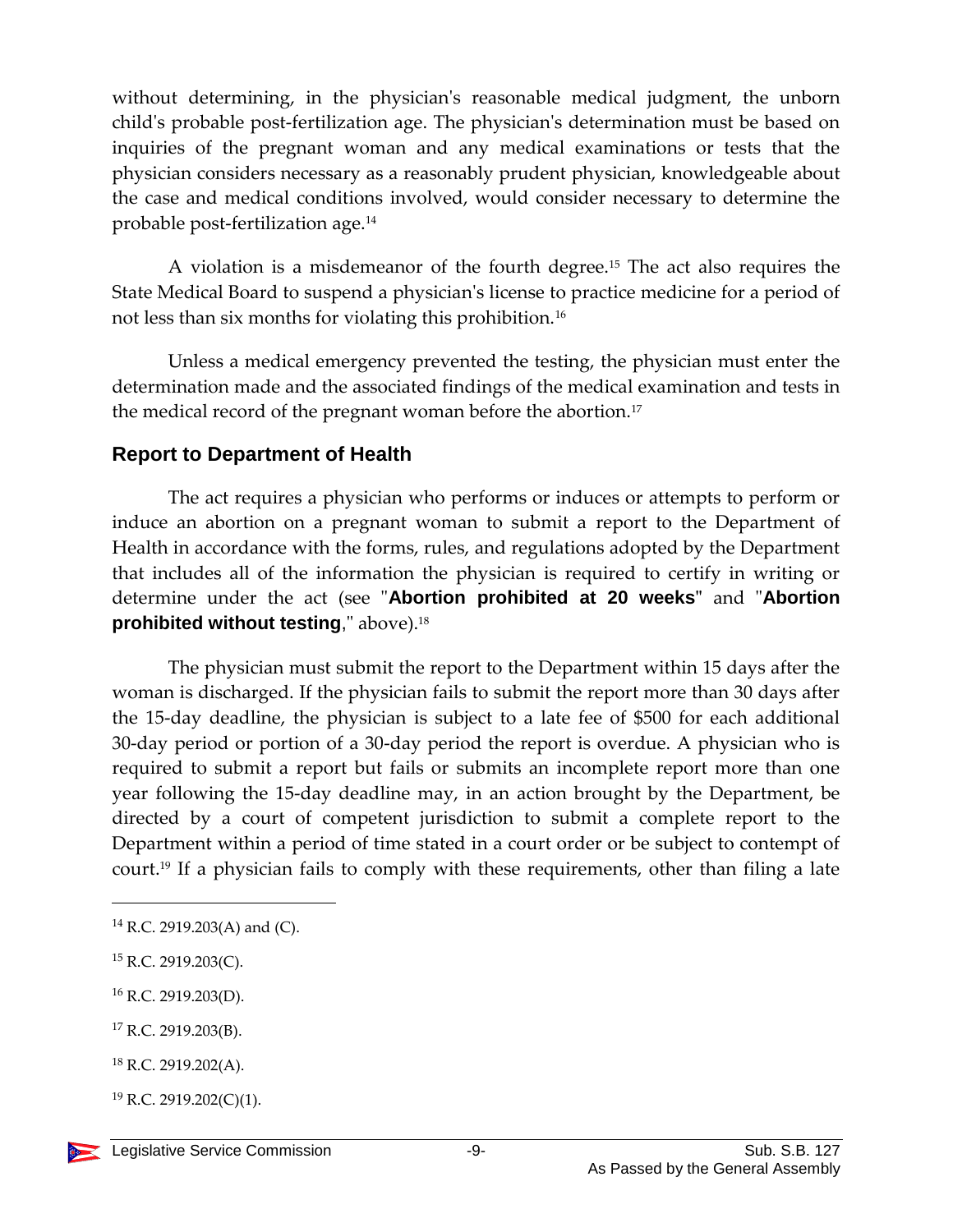report with the Department, or fails to submit a complete report to the Department in accordance with a court order, the physician is subject to disciplinary action by the State Medical Board.<sup>20</sup>

Further, the act prohibits a person from falsifying any required report. Whoever violates this prohibition is guilty of pain-capable unborn child abortion report falsification, a misdemeanor of the first degree. $21$ 

#### <span id="page-9-0"></span>**Professional discipline**

Continuing law requires the State Medical Board to limit, revoke, or suspend an individual's certificate to practice, refuse to register an individual, refuse to reinstate a certificate, or reprimand or place on probation the holder of a certificate for certain specified reasons. The act adds to these reasons the individual's failure to comply with the requirements included in the new criminal prohibition against abortion without testing for post-fertilization age or failure to submit to the Department in accordance with a court order a complete report.<sup>22</sup>

#### <span id="page-9-1"></span>**Public report issued by the Department of Health**

The act requires the Department of Health to issue an annual public report that provides statistics for the previous calendar year compiled from all reports covering that calendar year that include the information physicians must certify in writing or determine, as described above. The report must also provide the statistics for each previous calendar year in which a report was filed with the Department, adjusted to reflect any additional information that a physician provides to the Department in a late or corrected report. The Department must ensure that none of the information in the report could reasonably lead to the identification of any pregnant woman upon whom an abortion is performed. The reports must be issued by September 30 each year.<sup>23</sup>

<sup>20</sup> R.C. 2919.202(C)(2).

<sup>21</sup> R.C. 2919.202(C)(3).

<sup>22</sup> R.C. 4731.22(B)(44).

 $23$  R.C. 2919.202(B).